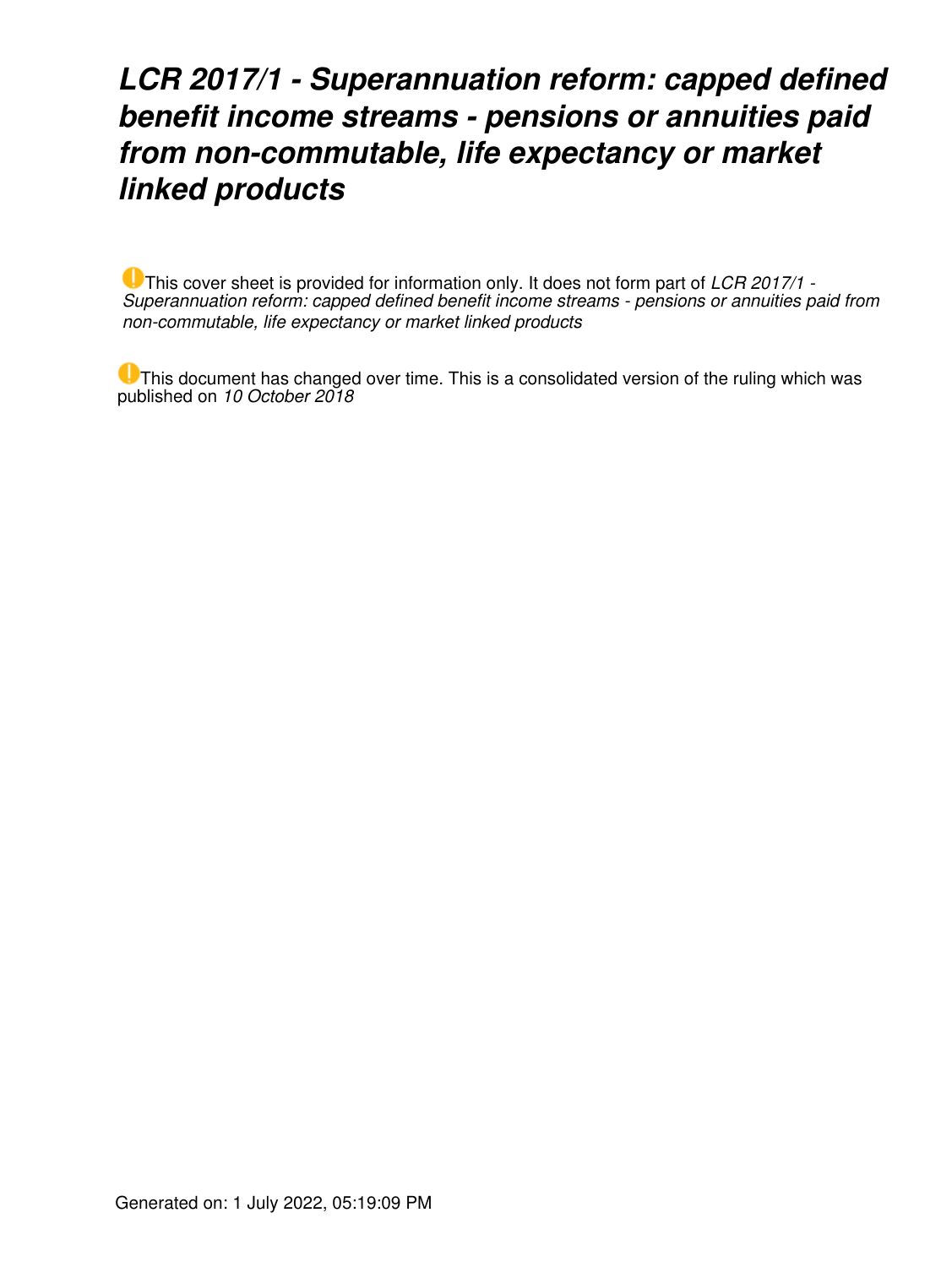

Page status: **legally binding**

## **Superannuation reform: capped defined benefit income streams – pensions or annuities paid from non-commutable, life expectancy or market linked products**

## **Relying on this Ruling**

*This Ruling is a public ruling for the purposes of the Taxation Administration Act 1953.*

*This Ruling describes how the Commissioner will apply the amendments made by the [Treasury Laws Amendment \(Fair and Sustainable Superannuation\) Act](http://atolaw/170426122302/View.htm?DocID=PAC/20160081/ATOTOC&PiT=99991231235958) 2016 (the Act)* to entities that rely on it in good faith*.*

*If you rely on this Ruling in good faith, you will not have to pay any underpaid tax, penalties or interest in respect of matters covered by the Ruling if it does not correctly state how a relevant provision applies to you.*

| <b>Table of Contents</b>                                                                  | Paragraph |
|-------------------------------------------------------------------------------------------|-----------|
| What this Ruling is about                                                                 |           |
| Defined benefit income streams                                                            | 3         |
| Components of defined benefit income                                                      | 9         |
| Special value of a superannuation interest                                                | 10        |
| Example 1: Special value of a superannuation interest                                     | 16        |
| Excess transfer balance                                                                   | 20        |
| Defined benefit income cap                                                                | 23        |
| Defined benefit income cap threshold                                                      | 25        |
| Part-year reduction of the defined benefit income cap                                     | 28        |
| Example 2: Defined benefit income cap – part-year reduction                               | 29        |
| Reduction were some defined benefit income is not subject to concessional tax             |           |
| treatment                                                                                 | 31        |
| Concessional taxation treatment                                                           | 32        |
| Consequences of exceeding the defined benefit income cap                                  | 33        |
| Additional assessable income                                                              | 34        |
| Example 3: Capped defined benefit income stream - tax free component<br>and taxed element | 36        |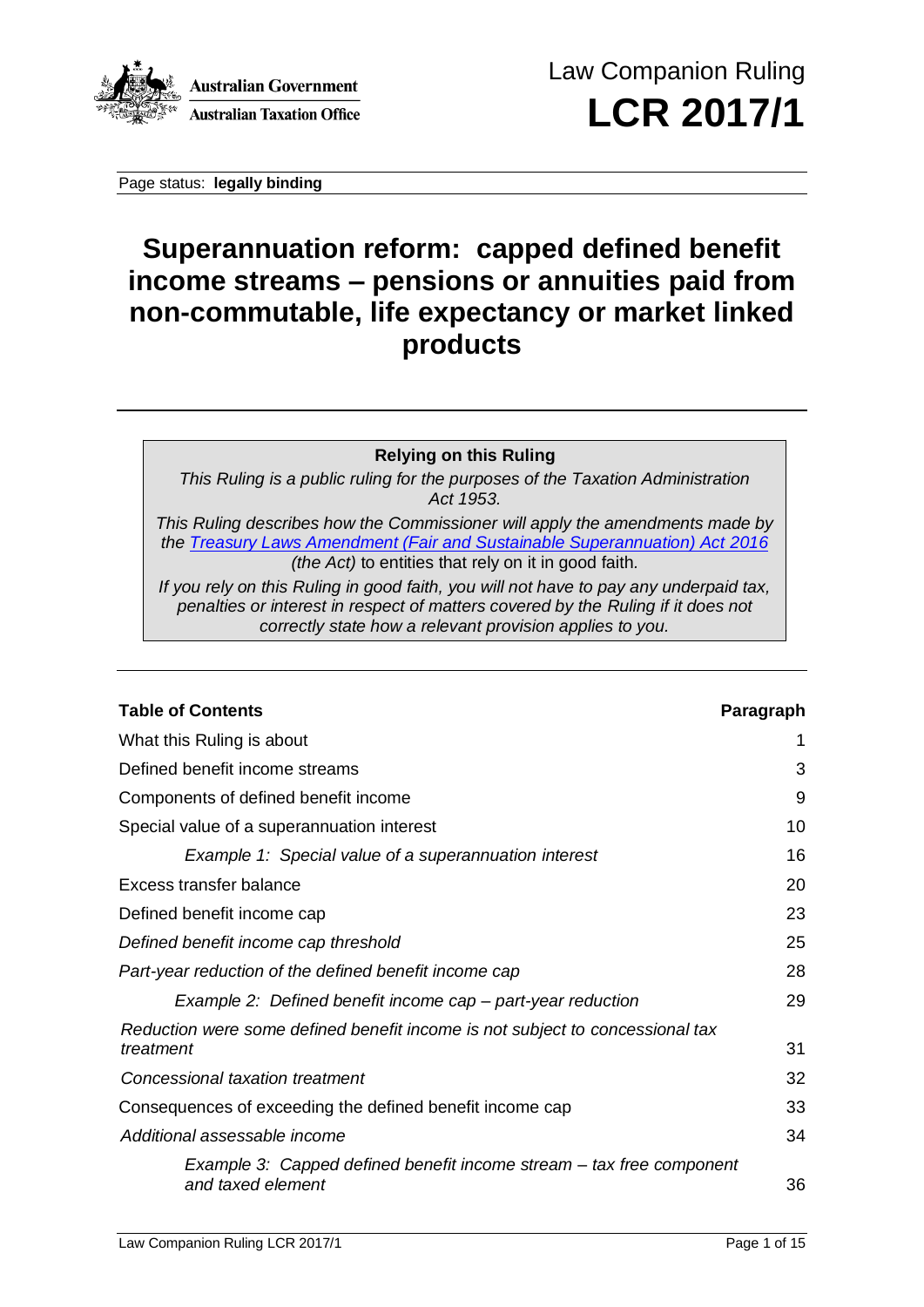| Reduced tax offset<br>40                                                                                        |    |
|-----------------------------------------------------------------------------------------------------------------|----|
| Example 4: Capped defined benefit income stream - tax free component<br>and untaxed element                     | 41 |
| Example 5: Capped defined benefit income stream – part-year reduction - tax<br>free component and taxed element | 45 |
| Example 6: Capped defined benefit income stream and a concessional<br>reversionary death benefit income stream  | 52 |

## **What this Ruling is about**

1. This Ruling clarifies how the defined benefit income cap applies to superannuation income stream pensions or annuities that are paid from life expectancy or market linked products that are non-commutable. <sup>1</sup> The guidance follows changes made to the income tax treatment of certain defined benefit income stream benefits from the 2017-18 financial year.

2. All references are to the *Income Tax Assessment Act 1997*, unless otherwise stated.

## **Defined benefit income streams**

3. Defined benefit income<sup>2</sup> is a superannuation income stream benefit<sup>3</sup> that is paid from a capped defined benefit income stream.<sup>4</sup>

4. This Ruling covers the following products that are non-commutable, capped defined benefit income streams, provided it was payable just before 1 July 2017:<sup>5</sup>

| <b>Product:</b>         | Provided the product is:                                                                                                                                                                                                                                             |
|-------------------------|----------------------------------------------------------------------------------------------------------------------------------------------------------------------------------------------------------------------------------------------------------------------|
| Life expectancy pension | a pension for the purposes of the Superannuation Industry<br>(Supervision) Act 1993 (SISA) that is provided under rules that<br>meet the standards of subregulation 1.06(7) of the<br>Superannuation Industry (Supervision) Regulations 1994<br>(SISR). <sup>6</sup> |
| Life expectancy annuity | an annuity for the purposes of the SISA that is provided under<br>a contract that meets the standards of subregulation 1.05(9) of<br>the SISR.7                                                                                                                      |
| Market linked pension   | a pension for the purposes of the SISA that is provided under<br>rules that meet the standards of subregulation 1.06(8) of the<br>SISR. <sup>8</sup>                                                                                                                 |
| Market linked annuity   | an annuity for the purposes of the SISA that is provided under<br>a contract that meets the standards of subregulation 1.05(10)<br>of the SISR. <sup>9</sup>                                                                                                         |

<sup>1</sup> Any reference in this Ruling to a superannuation income stream is limited to a life expectancy or market linked product that is not commutable as outlined in paragraph 4 of this Ruling, unless otherwise indicated.

<sup>2</sup> Subsection 303-2(2).

<sup>3</sup> Section 307-70 and subregulations 995-1.01(1) and (2) of the *Income Tax Assessment Regulations 1997*.

<sup>4</sup> Subsection 294-130(1) lists the capped defined benefit income streams.

 $5$  Paragraph 294-130(1)(b).

<sup>&</sup>lt;sup>6</sup> Item 3 of the table in subsection 294-130(1).

 $7$  Item 4 of the table in subsection 294-130(1).

<sup>&</sup>lt;sup>8</sup> Item 5 of the table in subsection 294-130(1).

<sup>&</sup>lt;sup>9</sup> Item 6 of the table in subsection 294-130(1).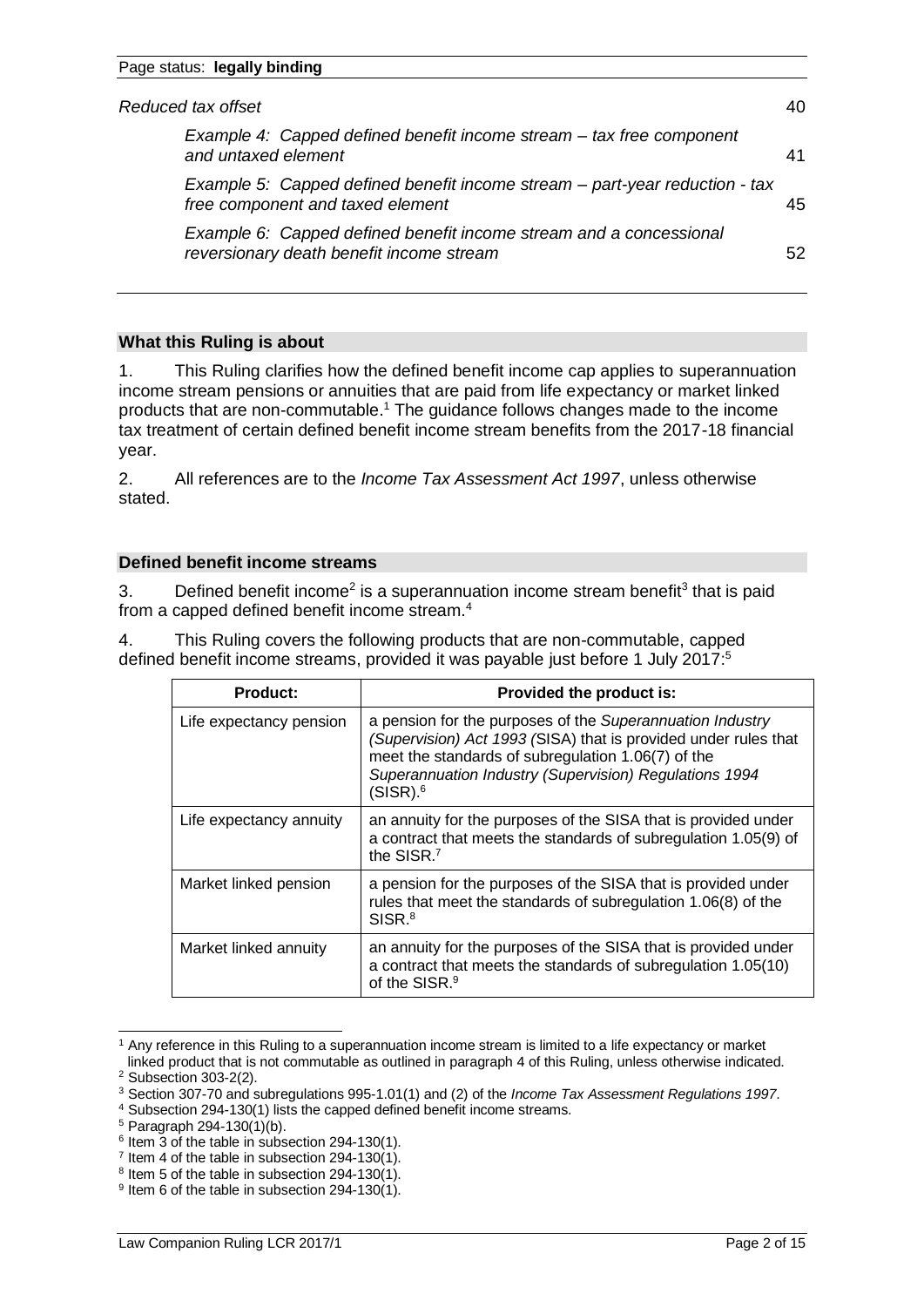#### Page status: **legally binding**

| Market linked, RSA<br>pension | a pension for the purposes of the Retirement Savings Accounts<br>Act 1997 that is provided under terms and conditions that meet<br>the standards of subregulation 1.07(3A) of the Retirement |
|-------------------------------|----------------------------------------------------------------------------------------------------------------------------------------------------------------------------------------------|
|                               | Savings Accounts Regulations 1997.10                                                                                                                                                         |

5. As with other types of superannuation income streams, the value of capped defined benefit income streams count towards your transfer balance cap. The transfer balance cap regime is designed to limit the amount of your superannuation that can be moved into the retirement phase, where it benefits from the fund earnings tax exemption.<sup>11</sup>

6. Capped defined benefit income streams cannot, of themselves, result in you having an excess transfer balance.<sup>12</sup> Instead, modifications to the general transfer balance cap rules apply.<sup>13</sup>

7. Instead of excess capped defined benefit income streams causing a breach of your transfer balance cap that needs to be remedied by removing the excess transfer balance, modifications result in certain amounts being included in assessable income and adjustments to the availability of tax offsets. The reason for the different treatment arises because capped defined benefit income streams generally cannot be commuted and cashed as a lump sum.

- 8. The following modifications apply for capped defined benefit income streams:
	- (a) the application of a statutory formula to work out the value of your superannuation interest that supports a capped defined benefit income stream. This value is called the 'special value' and gives rise to a credit in your transfer balance account.<sup>14</sup>
	- (b) the defined benefit income cap<sup>15</sup>, which affects the defined benefit income that is included in your assessable income. <sup>16</sup> It also limits the tax offset available in respect of the untaxed element of certain benefits that are defined benefit income <sup>17</sup>

#### **Components of defined benefit income**

9. A superannuation income stream benefit paid from a capped defined benefit income stream may consist of:

- a tax free component, and
- a taxable component.<sup>18</sup>

In turn, the taxable component of each superannuation benefit consists of either or both of:

• an element taxed in the fund (taxed element), or

 $10$  Item 7 of the table in subsection 294-130(1).

<sup>&</sup>lt;sup>11</sup> The transfer balance cap regime is contained in Division 294.

<sup>12</sup> Section 294-140.

<sup>13</sup> Refer to LCR 2016/9 *Superannuation reform: transfer balance cap* for additional guidance about the transfer balance cap.

<sup>14</sup> Section 294-135. Special rules also apply for determining transfer balance debits (equal to their 'debit value') for capped defined benefit income streams. The most common way that a debit arises in a transfer balance account is due to the full or partial commutation of a relevant income stream. However, as set out at paragraph 1 of this Ruling, this Ruling applies only to certain capped defined benefit income streams that are non-commutable. Therefore, this Ruling does not discuss debits. Further explanation of the debit value of a commutation debit is contained at paragraph 3.232 (and following) of the Explanatory Memorandum (EM) to the *Treasury Laws Amendment (Fair and Sustainable Superannuation) Bill 2016* (the Bill).

<sup>15</sup> Section 303-4.

<sup>16</sup> Section 303-2.

<sup>17</sup> Section 303-3.

<sup>18</sup> Sections 294-130, 307-70 and 307-120. The tax free component may be nil.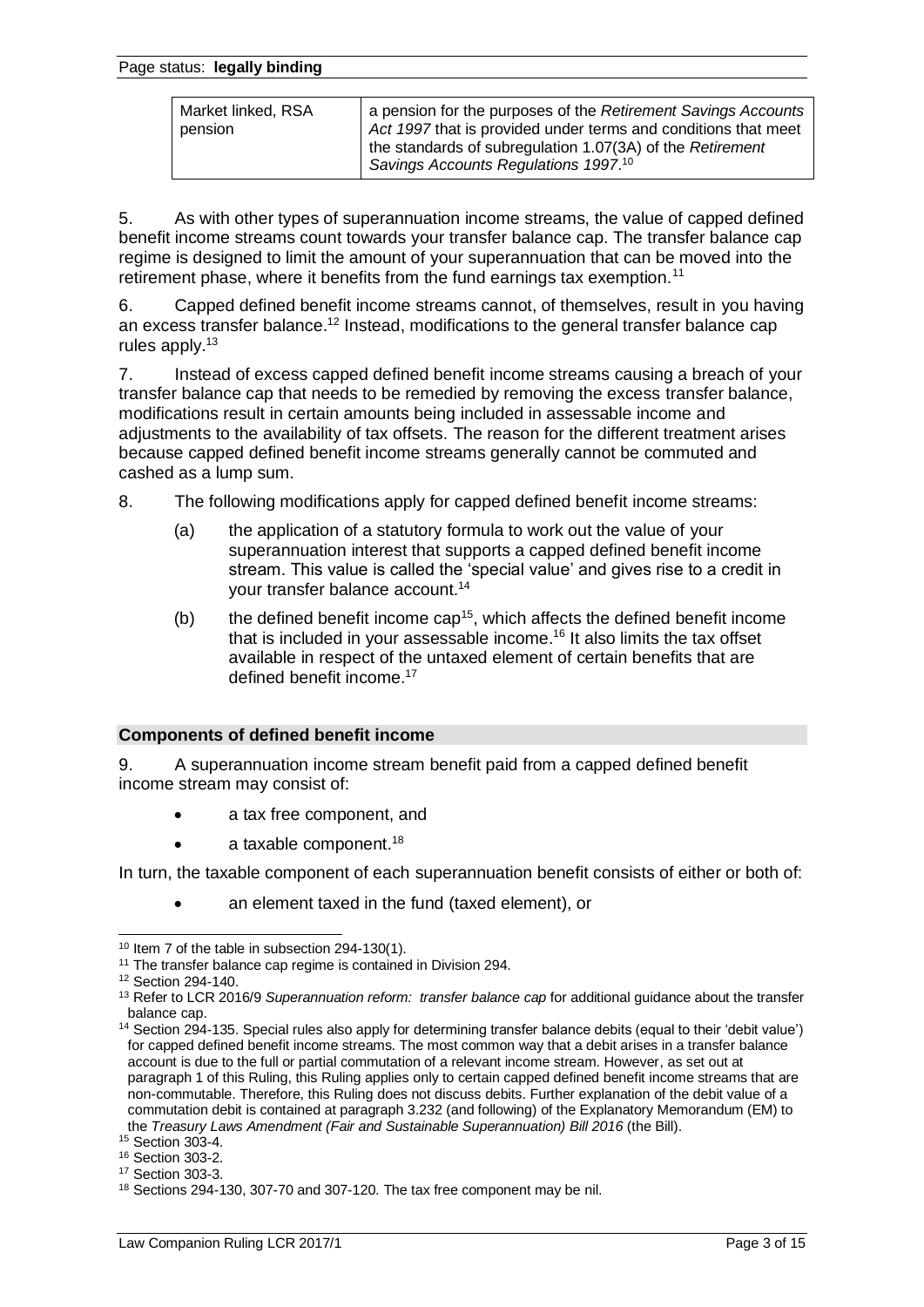an element untaxed in the fund (untaxed element).<sup>19</sup>

These terms are relevant for applying the defined benefit income cap.

## **Special value of a superannuation interest**

10. If a pension or annuity from a life expectancy or market linked product is payable to you, a credit arises in your transfer balance account. This credit equals the 'special value' of the superannuation interest that supports your superannuation income stream.<sup>20</sup>

11. The special value of a superannuation interest that supports your pension or annuity from a life expectancy or market linked product is calculated by multiplying the 'annual entitlement' by the product's 'remaining term'.<sup>21</sup>

12. The 'annual entitlement' is worked out by annualising the first superannuation income stream benefit you are entitled to receive from the income stream across a year.<sup>22</sup> The annual entitlement amount will correspond to the amount required to be paid during the year in accordance with the agreement under which the life expectancy or market linked product is provided and the relevant regulatory provisions. $23$  The first superannuation income stream benefit you are entitled to receive comprises all of its constituent components (for example, all of its tax free component, and taxable component (taxed elements and/or untaxed elements)).

13. The 'remaining term' is the number of years remaining in the period throughout which superannuation income stream benefits are payable under a product (rounded up to the next whole number).

## 14. **[Omitted.]**

15. If a pension or annuity from a life expectancy or market linked product is payable to you prior to 1 July 2017, the credit that arises in your transfer balance account is equal to the special value of the superannuation interest that supports that income stream just before 1 July 2017 (being the end of 30 June 2017). The credit arises in your transfer balance account on 1 July 2017.<sup>25</sup> The special value will be calculated based on the first superannuation income stream benefit that you are entitled to receive on or after 1 July 2017.

15A. If an individual who is being paid a life expectancy or market linked pension or annuity prior to 1 July 2017 dies and the pension or annuity then becomes payable to you as a reversionary beneficiary on or after 1 July 2017, the credit that arises in your transfer balance account is equal to the special value of the superannuation interest that supports that income stream on the date the income stream first becomes payable to you (the starting day). However, the credit arises in your transfer balance account 12 months from the starting day.<sup>25A</sup>

## *Example 1: Special value of a superannuation interest*

16. *Just before 1 July 2017, Victoria has a market linked pension. The first benefit she is entitled to receive from her pension just after that time is her fortnightly payment of* 

<sup>23</sup> See paragraphs 1.05(9)(c), 1.05(9)(d), 1.05(10)(b), 1.06(7)(c), 1.06(7)(d) and 1.06(8)(b) of the SISR and paragraph 1.07(3A)(b) of the conditions that meet the standards of subregulation 1.07(3A)(b) of the *Retirement Savings Accounts Regulations 1997*.

<sup>19</sup> Section 307-275.

 $20$  Subsections 294-135(1) and (3).

<sup>21</sup> Subsection 294-135(3).

 $22$  Subsection 294-135(3), which refers to the 'annual entitlement' definition in subsection 294-135(2).

<sup>&</sup>lt;sup>24</sup> [Omitted.]

<sup>&</sup>lt;sup>25</sup> Item 1 of the table in subsection 294-25(1).

<sup>&</sup>lt;sup>25A</sup> See Column 4 of Item 1 in the table in subsection 294-25(1).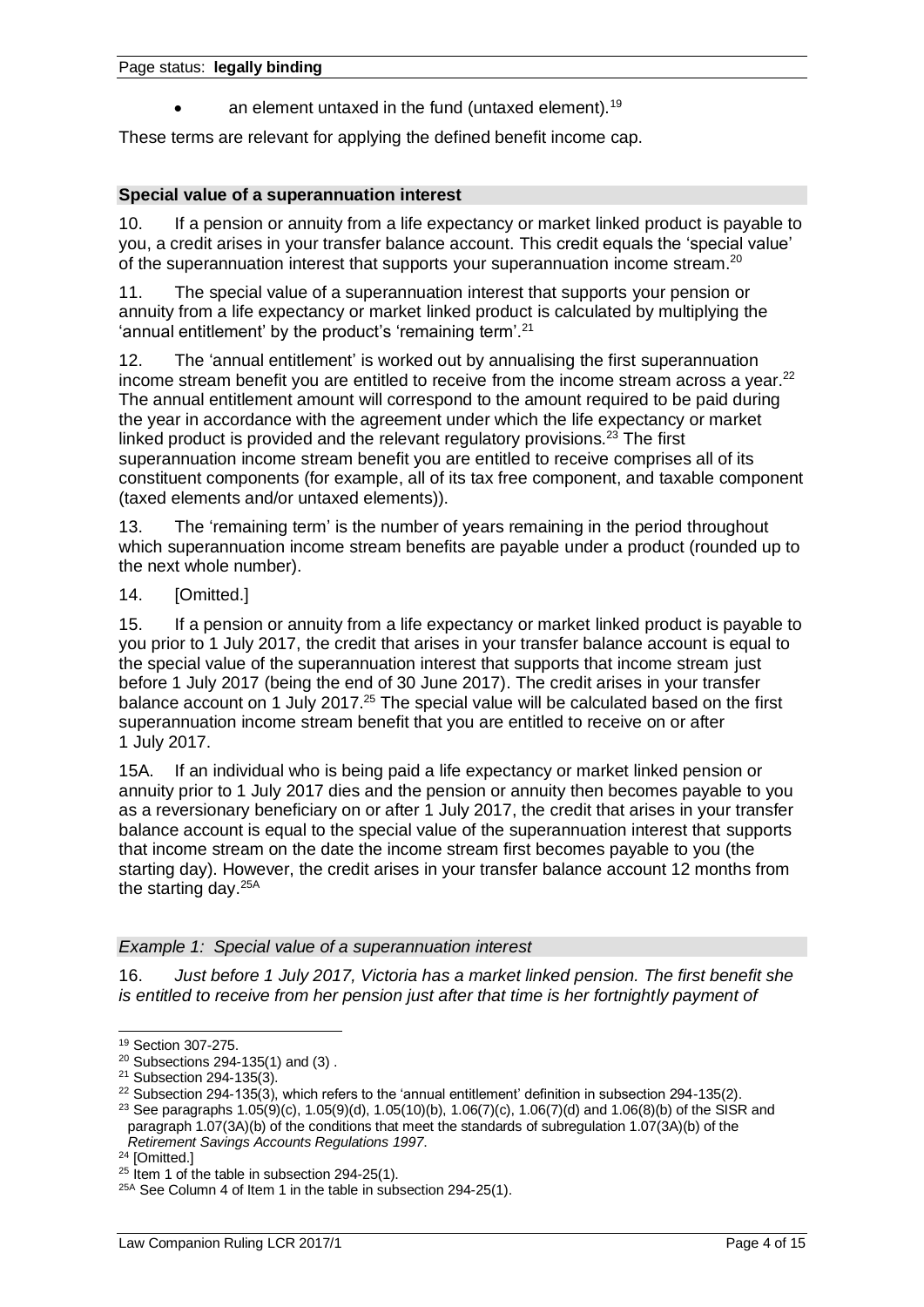*\$2,301.37 due on 4 July 2017. The remaining term in Victoria's pension just before 1 July 2017 is 9.75 years.* 

17. *Victoria's annual entitlement just before 1 July 2017 is \$60,000<sup>26</sup> , which is worked out as follows:*

| <b>First payment</b> | x | 365  |
|----------------------|---|------|
| Days in period       |   |      |
| \$2,301.37<br>14     | x | 365. |

*= \$60,000*

18. *The remaining term in Victoria's pension just before 1 July 2017 is rounded up from 9.75 years to 10 years (being the next whole number) when determining the pension's special value.* 

19. *The special value of Victoria's pension just before 1 July 2017 is \$600,000 (\$60,000 x 10 years). A credit arises in Victoria's transfer balance account on 1 July 2017 for this amount.*

## **Excess transfer balance**

20. For non-commutable defined benefit income streams any potential excess transfer balance is not able to be remedied by commutation. If a capped defined benefit income stream is payable to you, then you will only have excess transfer balance if the balance in your transfer balance account exceeds both your transfer balance cap<sup>27</sup> and your capped defined benefit balance.<sup>28</sup>

21. Your capped defined benefit balance is the net sum of the transfer balance credits and debits in your transfer balance account for capped defined benefit income streams.<sup>29</sup> If you only have a capped defined benefit income stream, the transfer balance in your transfer balance account can never exceed your capped defined benefit balance. You will therefore not have an excess transfer balance regardless of whether the special value of the superannuation interest that supports your capped defined benefit income stream exceeds your transfer balance cap.

22. An individual may have both a capped defined benefit income stream and another type of superannuation income stream (for example, an account-based pension). That individual may exceed both their transfer balance cap and their capped defined benefit balance. If this applies to you, either a full or partial commutation of the other superannuation income stream is required to be made to reduce the balance of your transfer balance account below your transfer balance cap. However, where the value of

<sup>&</sup>lt;sup>26</sup> This amount corresponds with the annual amount required to be paid under the market linked pension in accordance with paragraph 1.06(8)(b) of the SISR.

<sup>27</sup> An individual's transfer balance cap for the 2017*–*18 financial year is \$1.6 million (section 294-35). Also see LCR 2016/9 *Superannuation reform: transfer balance cap*.

<sup>28</sup> Subsection 294-140(1).

<sup>29</sup> Subsection 294-140(3).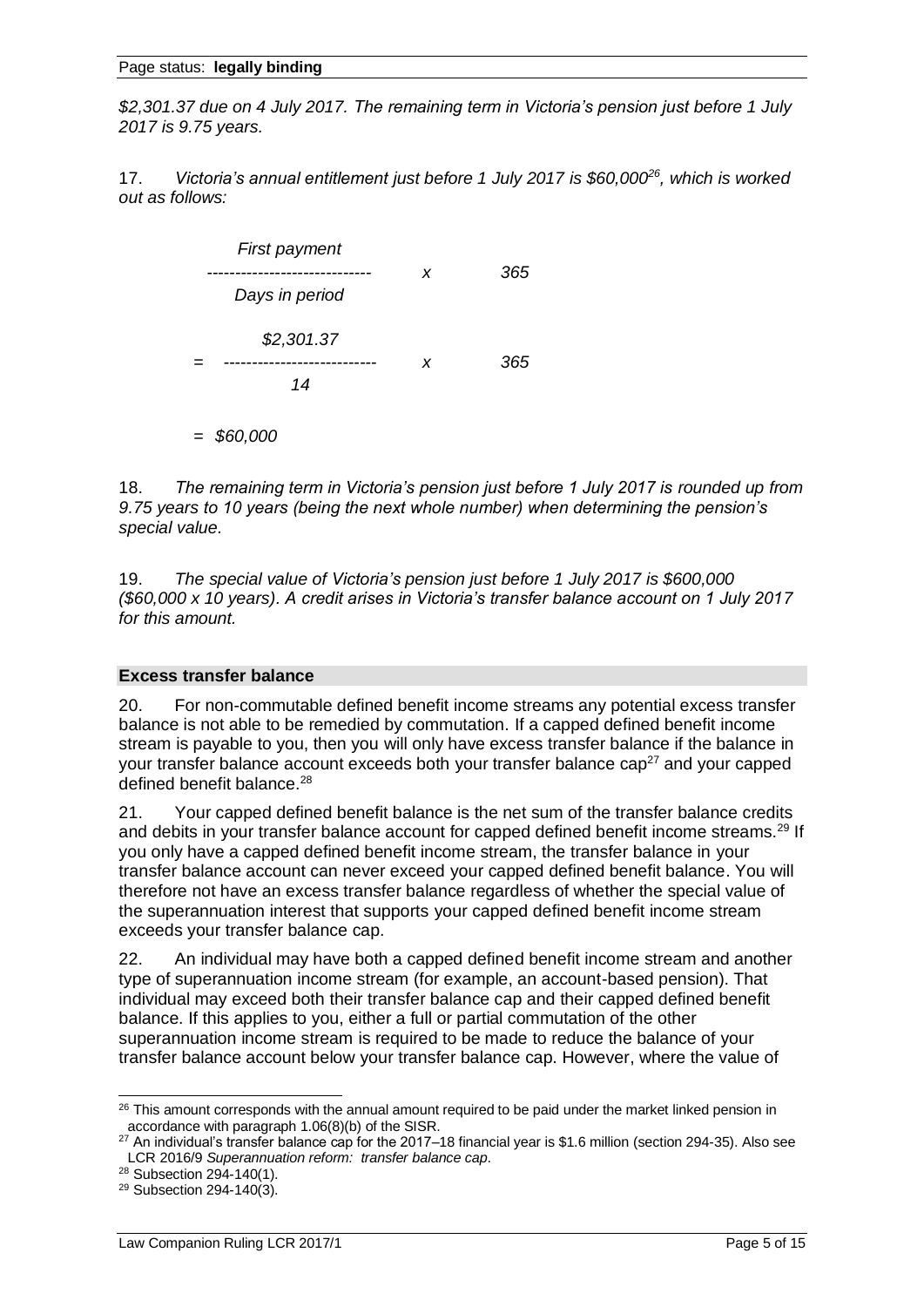#### Page status: **legally binding**

the superannuation interest supporting the other superannuation income stream is reduced to nil (for example, by paying superannuation income stream benefits or due to fund losses) so that you only have the capped defined benefit income stream, the Commissioner will issue a notice to you.<sup>30</sup> At the time the Commissioner issues the notice, a debit arises in your transfer balance account equal to the amount of the excess transfer balance stated in the notice. $31$  In this way, you will cease to have excess transfer balance in your transfer balance account.

#### **Defined benefit income cap**

23. The defined benefit income cap is relevant where you are:

- (a) 60 years of age or over, or
- (b) under 60 years of age and a death benefits dependant, where the deceased died at 60 years of age or over.

The defined benefit income cap applies, if you receive one or more superannuation income stream benefits that are 'defined benefit income' to which 'concessional tax treatment'<sup>32</sup> applies (see paragraph 32 of this Ruling). The defined benefit income cap does not have taxation consequences outside of these circumstances.

24. The defined benefit income cap is an annual cap that is reset, and may be reduced, each year. These circumstances are discussed in paragraphs 25 to 31 of this Ruling.

#### *Defined benefit income cap threshold*

25. Your defined benefit income cap is the general transfer balance cap for the financial year divided by 16. $33$  For example, as the general transfer balance cap for the 2017*–*18 financial year is \$1.6 million, the defined benefit income cap is \$100,000.

26. However, your defined benefit income cap is reduced where you first become entitled to concessional tax treatment (see paragraph 32 of this Ruling) part way through a financial year<sup>34</sup>, or you receive defined benefit income that is not subject to concessional tax treatment. 35

27. The defined benefit income cap is not increased for proportional indexation.<sup>36</sup> However, it will increase over time because it is based on the general transfer balance cap, which is indexed.<sup>37</sup> As the defined benefit income cap is based on the general (not an individual's) transfer balance cap, this indexation is not lost if you meet or exceed your personal transfer balance cap.

## *Part-year reduction of the defined benefit income cap*

28. Where an individual starts to receive defined benefit income part way through a financial year, then the defined benefit income cap is pro-rated for the remaining part of the financial year using the following formula (rounded up to the nearest dollar): $38$ 

<sup>30</sup> The notice is issued under section 136-70 of Schedule 1 to the *Taxation Administration Act 1953.*

<sup>31</sup> Item 7 of the table in section 294-80.

 $32$  The reference to 'concessional tax treatment' is consistent with the terminology used in the EM to the Bill (for example, see paragraph 3.250 of the EM).

 $33$  Subsection 303-4(1).

<sup>&</sup>lt;sup>34</sup> Subsection 303-4(2).

<sup>35</sup> Subsection 303-4(3).

<sup>&</sup>lt;sup>36</sup> Section 294-40.

<sup>37</sup> Subsection 294-35(3). <sup>38</sup> Subsection 303-4(2).

Law Companion Ruling LCR 2017/1 **Page 6 of 15** and 2017/1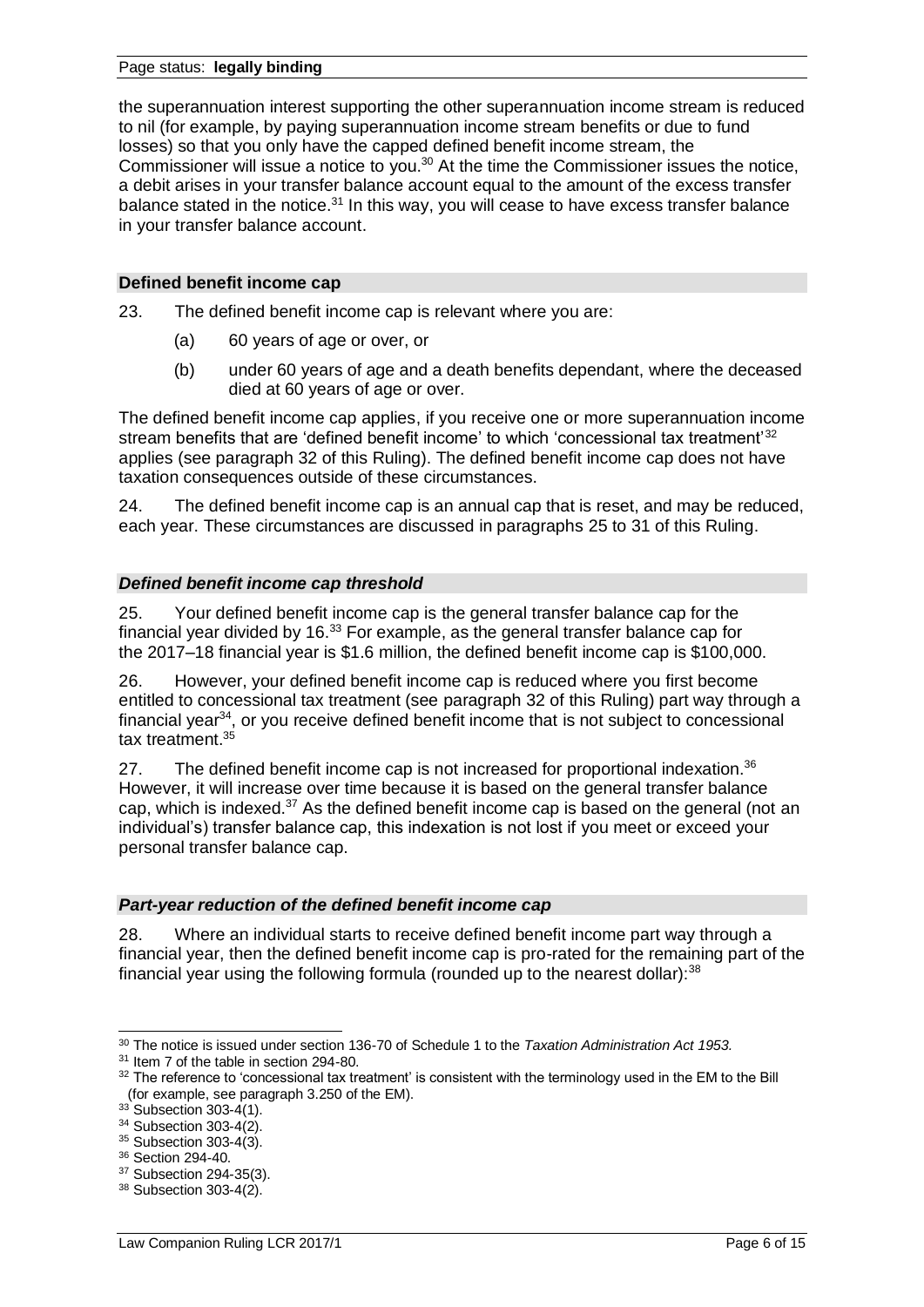| Page status: legally binding |  |
|------------------------------|--|
|                              |  |

*The general transfer balance cap for the financial year <sup>X</sup>*

*1+ number of days remaining in the financial year after that day 16 Number of days in the financial year*

*Example 2: Defined benefit income cap – part-year reduction* 

29. *Greg is receiving a life expectancy annuity which commenced before 1 July 2017. The annuity has an initial, annual entitlement of \$150,000 and is sourced entirely from a taxed element. Greg turns 60 on 1 January 2018, and receives an annuity payment on that date.* 

30. *Greg first becomes entitled to concessional tax treatment on 1 January 2018. <sup>39</sup> His defined benefit income cap is pro-rated for the 2017-18 financial year, in accordance with the formula above, as follows:*

| $$1.6$ million | $1 + 180$ days |
|----------------|----------------|
|                | 365            |

*Greg's defined benefit income cap will be \$49,590 for the 2017–18 financial year.*

#### *Reduction where some defined benefit income is not subject to concessional tax treatment*

31. The defined benefit income cap is also reduced, where you receive **both** of the following types of defined benefit income during a financial year:

- (i) defined benefit income that is subject to concessional tax treatment (see paragraph 32 of this Ruling), and
- (ii) defined benefit income that is not subject to concessional tax treatment. $40$

If you receive both these types of income during a financial year, you reduce your defined benefit income cap for the year. The cap is reduced by the defined benefit income that is not subject to concessional tax treatment. This reduction is made after any part-year reduction of the defined benefit income cap as described at paragraph 28 of this Ruling. See Example 6 of this Ruling.

## *Concessional taxation treatment*

32. References in this Ruling to 'concessional tax treatment' of defined benefit income are as follows:

- (a) The tax free component of a superannuation income stream benefit that is defined benefit income is non-assessable, non-exempt income if you are:
	- $(i)$  60 years of age or over<sup>41</sup>, or
	- (ii) under 60 years of age and in receipt of a death benefit, where the deceased died at 60 years of age or over.<sup>42</sup>

<sup>39</sup> Section 301-10.

<sup>40</sup> Subsection 303-4(3).

<sup>41</sup> Sections 301-10 and 302-65.

<sup>42</sup> Section 302-65.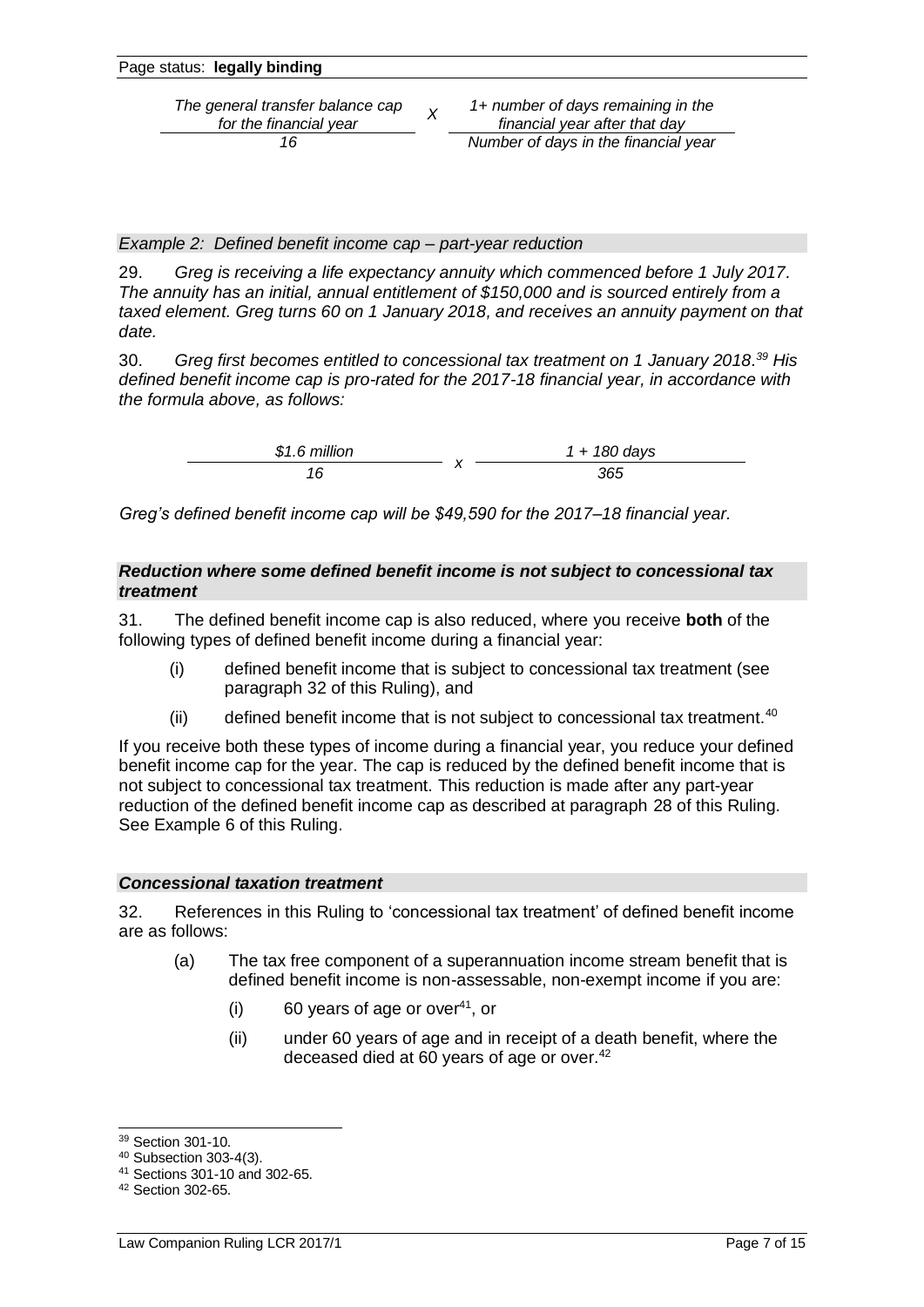- (b) The taxed element of a superannuation income stream benefit that is defined benefit income is non-assessable, non-exempt income if you are:
	- $(i)$  60 years of age or over<sup>43</sup>, or
	- (ii) under 60 years of age and in receipt of a death benefit, where the deceased died at 60 years of age or over.<sup>44</sup>
- (c) The untaxed element of a superannuation income stream benefit that is defined benefit income is included in your assessable income. You are entitled to a tax offset equal to 10% of the untaxed element if you are:
	- $(i)$  60 years of age or over<sup>45</sup>, or
	- (ii) under 60 years of age and in receipt of a death benefit, where the deceased died at 60 years of age or over.<sup>46</sup>

#### **Consequences of exceeding the defined benefit income cap**

- 33. The consequence of you exceeding your defined benefit income cap is that:
	- (a) additional amounts of defined benefit income that would otherwise be non-assessable, non-exempt income, may be included in your assessable income, and/or
	- (b) the tax offsets otherwise available to you, in respect of any untaxed element of your defined benefit income, may be reduced.

#### *Additional assessable income*

34. Where the sum of the tax free component and taxed element of benefits that are defined benefit income and non-assessable, non-exempt income as described in paragraph 32 of this Ruling, exceeds your defined benefit income cap, 50% of the excess is assessable income (to which no tax offset applies).<sup>47</sup>

35. PAYG withholding obligations will apply to these payments.<sup>48</sup>

*Example 3: Capped defined benefit income stream – tax free component and taxed element*

36. *Sally is 67 during the 2017-18 financial year and is receiving a life expectancy pension which commenced before 1 July 2017. The pension qualifies as a capped defined benefit income stream, and is comprised entirely of a tax free component and a taxed element.*

37. *For the 2016–17 financial year, Sally's pension income is non-assessable, non-exempt income.*

38. *For the 2017–18 financial year, Sally receives \$150,000 under the pension. The sum of the benefits comprising the tax free component and taxed element<sup>49</sup> exceeds her \$100,000 defined benefit income cap. Therefore, Sally includes in her assessable income 50% of the defined benefit income that exceeds her defined benefit income cap.*

<sup>43</sup> Section 301-10 and 302-65.

<sup>44</sup> Section 302-65.

<sup>45</sup> Sections 301-100 and 302-85.

<sup>46</sup> Section 302-85.

<sup>47</sup> Section 303-2.

<sup>48</sup> Subsection 12-1(4) and section 12-80 in Schedule 1 of the *Taxation Administration Act 1953,* and the EM to the Bill at paragraph 3.302. PAYG withholding schedules will be updated to reflect the amendments.

<sup>49</sup> That is, the amounts to which section 301-10 applies.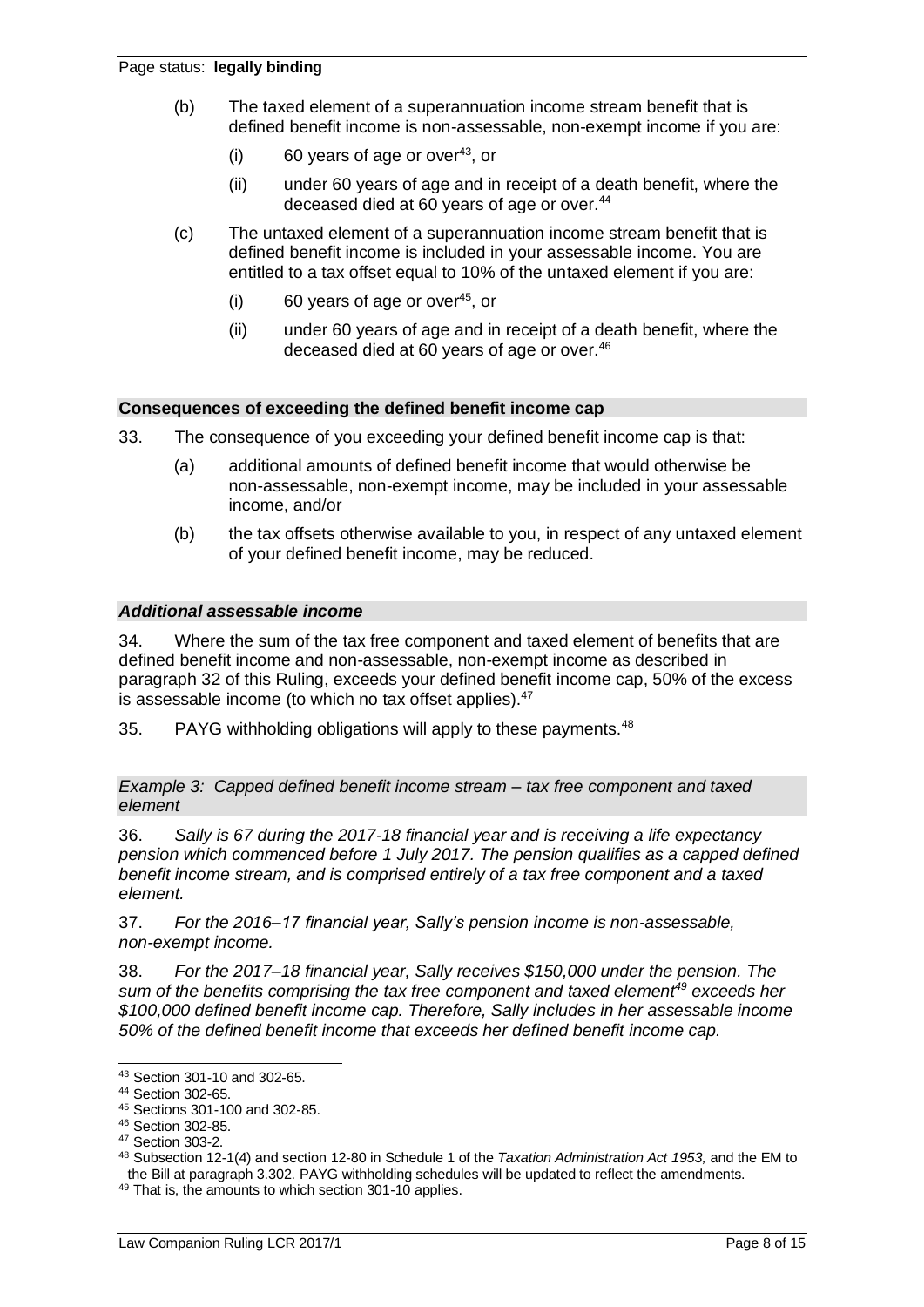39. *As \$50,000 of her pension exceeds her defined benefit income cap, she includes \$25,000 in her assessable income for the 2017–18 financial year. Sally is not entitled to a tax offset in relation to this income. Sally needs to declare this income by lodging an individual income tax return, and she may have an income tax liability for the 2017–18 financial year.*

#### *Reduced tax offset*

- 40. Where:
	- (a) you are entitled to tax offset(s) in respect of the untaxed element of a defined benefit income stream as described in paragraph 32(c) of this Ruling, and
	- (b) the sum of the non-assessable, non-exempt income amounts described at paragraphs 32(a) and (b) of this Ruling, and the assessable amounts described at paragraph 32(c) of this Ruling, exceeds your defined benefit income cap for a financial year,

the sum of those tax offsets for the year is reduced by 10% of that excess. But, the tax offsets cannot be reduced below zero.

*Example 4: Capped defined benefit income stream – tax free component and untaxed element*

41. *Alastair is 68 and is receiving a life expectancy pension of \$160,000 per annum which commenced before 1 July 2016. The pension is a capped defined benefit income stream and is comprised of a tax free component of \$60,000, and an untaxed element of \$100,000. Alastair's defined benefit income cap for a financial year is \$100,000.<sup>50</sup>*

## Tax free component

42. *The sum of the benefits comprising the tax free component and the taxed element (\$60,000) does not exceed Alastair's defined benefit income cap. From the 2017–18 financial year, Alastair has no additional amount included in his assessable income. The \$60,000 tax free component of Alastair's pension is non-assessable, non-exempt income for the 2016–17 and 2017–18 financial years.*

## Untaxed element

43. *For the 2016–17 financial year, Alastair includes the \$100,000 untaxed element of his pension in his assessable income and claims a 10% tax offset (\$10,000).*

44. *For the 2017–18 financial year, Alastair includes the \$100,000 untaxed element of his pension in his assessable income. The total amount of Alastair's defined benefit income (the sum of the tax free component, taxed element and untaxed element<sup>51</sup>) (\$160,000) exceeds his defined benefit income cap of \$100,000. Accordingly, his \$10,000 tax offset is reduced by \$6,000 (being 10% of the \$60,000 excess). Alastair's tax offset for the 2017-18 financial year is therefore \$4,000.*

<sup>&</sup>lt;sup>50</sup> For the purposes of illustration in this example, the amount paid under the life expectancy pension remains the same from 1 July 2016 to 30 June 2018.

<sup>51</sup> That is, the amounts to which sections 301-10 and 301-100 apply.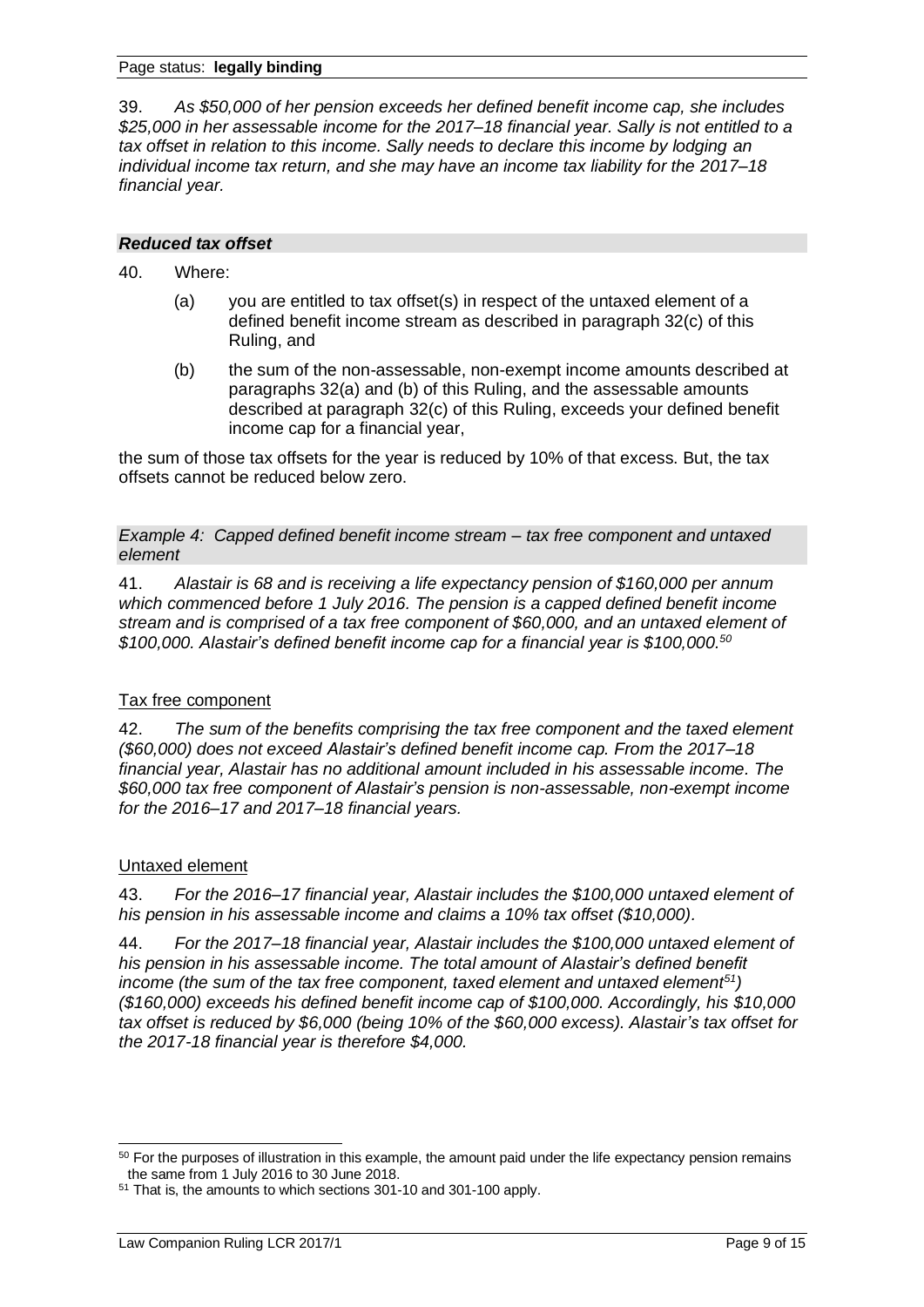*Example 5: Capped defined benefit income stream – part-year reduction - tax free component and taxed element*

45. *Mary receives a life expectancy annuity of \$150,000 per annum. Her annuity is a capped defined benefit income stream that is comprised of a tax free component of \$50,000, and a taxed element of \$100,000.*

46. *Mary's annuity started before 1 July 2016, and she turns 60 on 12 September 2017. Mary received 80% of her annuity for the 2017–18 financial year after turning 60 (that is, a \$40,000 tax free component, and an \$80,000 taxed element).<sup>52</sup>*

47. *Both before and after the changes, the income Mary received before turning 60 years of age, but above her preservation age, for the 2017–18 financial year is treated as follows.*

- *the \$10,000 tax free component is non-assessable, non-exempt income, and*
- *the \$20,000 taxed element is included in her assessable income and she is entitled to a tax offset of 15% of this income (\$3,000).* <sup>53</sup>

48. *Before the changes, the income Mary received after turning 60 would have been treated as follows:*

- *the \$40,000 tax free component was non-assessable, non-exempt income, and*
- *the \$80,000 taxed element was non-assessable, non-exempt income.*

49. *In applying the changes from when Mary turns 60, Mary's defined benefit income cap is reduced. The reduction reflects the period during the 2017–18 financial year that her annuity was subject to concessional tax treatment (that is, the period from when she turned 60).*

50. *Mary's defined benefit income cap for the 2017–18 financial year is calculated as follows.*

| The general transfer balance cap<br>for the financial year | 1+ number of days remaining in the<br>financial year after that day |
|------------------------------------------------------------|---------------------------------------------------------------------|
| 16                                                         | Number of days in the financial year                                |
| \$1.6 million                                              | 1 + 291 days                                                        |
| 16                                                         | 365                                                                 |

*Mary's defined benefit income cap will be \$80,000 for the 2017–18 financial year.*

*The sum of the tax free component and taxed element of Mary's annuity income that received concessional tax treatment (\$120,000), exceeds her reduced defined benefit income cap (\$80,000). Therefore, Mary includes \$20,000 in her assessable income for the 2017–18 financial year (being 50% of the \$40,000 excess).*

51. *As Mary is over 60 for the entire 2018–19 financial year, all of her annuity is subject to the defined benefit income cap. No part year reduction will apply for this year.*

<sup>&</sup>lt;sup>52</sup> For the purposes of illustration in this example, the amount paid under the life expectancy annuity remains the same from 1 July 2016 to 30 June 2018.

<sup>53</sup> Sections 301-15 and 301-25.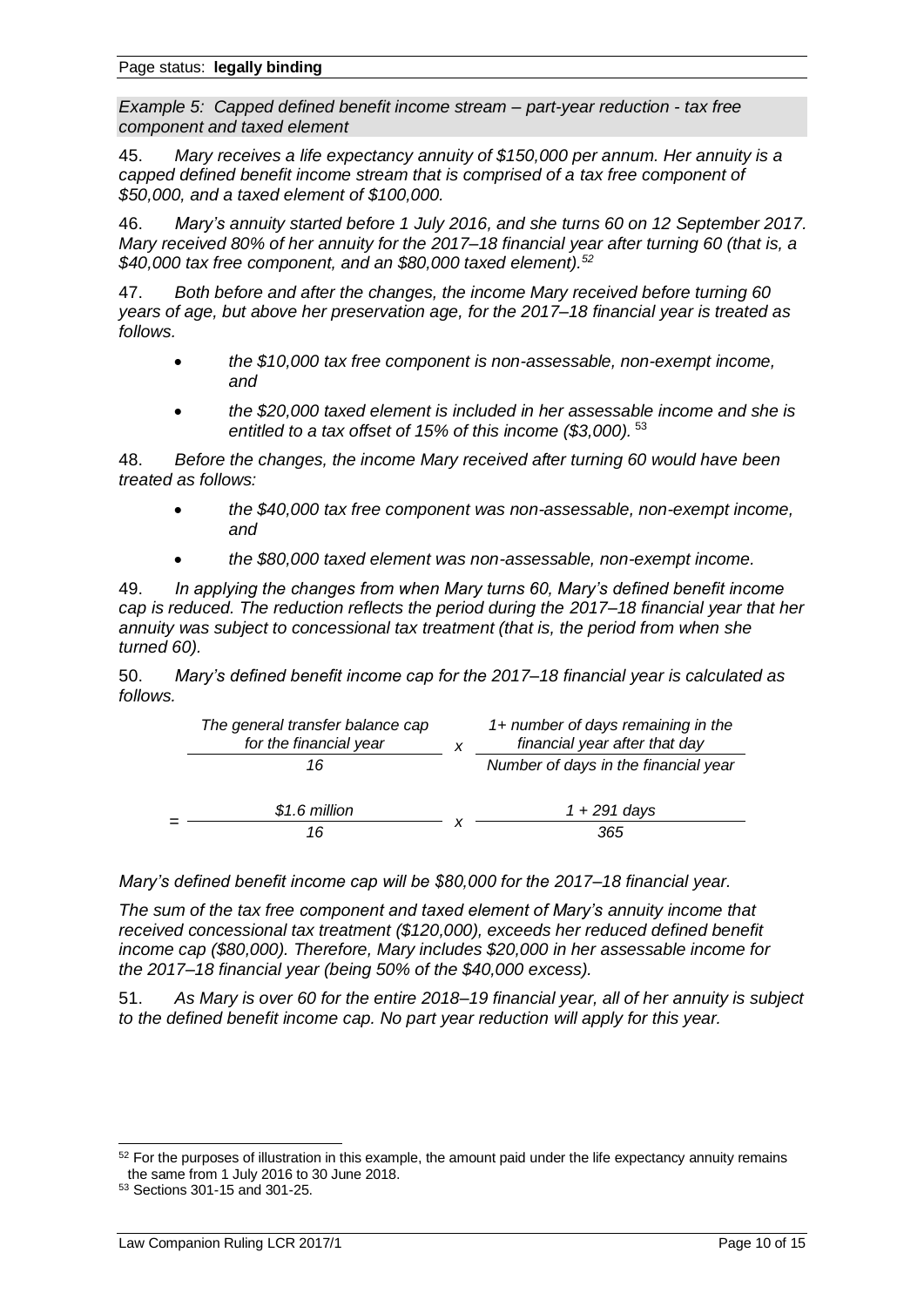*Example 6: Capped defined benefit income stream and a concessional reversionary death benefit income stream*

52. *Ann turns 59 on 1 July 2017, and has been receiving a life expectancy pension of \$130,000 per annum. Her life expectancy pension is a capped defined benefit income stream that is comprised of a tax free component of \$60,000, a taxed element of \$40,000, and an untaxed element of \$30,000. Ann receives 80% of her life expectancy pension for the 2017-18 financial year after 12 September 2017.*

53. *Ann's spouse David dies on 12 September 2017 aged 65. She begins receiving a reversionary pension on 12 September 2017 of \$75,000 per annum. It is a capped defined benefit income stream, with a tax free component of \$50,000, and an untaxed element of \$25,000. From 12 September 2017 to 30 June 2018, Ann received \$60,000 in reversionary pension payments, of which \$40,000 constituted a tax free component, and \$20,000 was an untaxed element.<sup>54</sup>*

*Treatment of Ann's life expectancy pension: 2016–17 and 2017–18 financial years – when she is under age 60*

54. *The income Ann receives from her life expectancy pension before turning 60 years of age, but above her preservation age, is treated as follows:* 

- *the \$60,000 tax free component is non-assessable, non-exempt income*
- *the \$40,000 taxed element is included in her assessable income and Ann is entitled to a tax offset of 15% of this income (\$6,000), and*
- *the \$30,000 untaxed element is included in her assessable income and there is no tax offset in relation to this income.*
- 55. *This treatment applies for both the 2016–17 and 2017–18 financial years.*

56. *None of this income receives the concessional tax treatment referred to in paragraph 32. 55*

*Treatment of Ann's reversionary pension: 2017–18 financial year – when she is under age 60*

- 57. *The income Ann receives from her reversionary pension is treated as follows:*
	- *the \$40,000 tax free component is non-assessable, non-exempt income, and*
	- *the \$20,000 untaxed element is included in her assessable income, and she is entitled to a tax offset of 10% of this income (\$2,000).*

*If Ann had received the reversionary pension during the 2016–17 financial year, this would have been the tax treatment that applied.*

58. *For the 2017-18 financial year, the changes to the law result in Ann having to include an additional \$20,000 in her assessable income, and her \$2,000 tax offset is also reduced to nil. The reasons for this changed treatment are as follows.*

59. *Although Ann is not yet aged 60, the defined benefit income she received from her reversionary pension was subject to concessional tax treatment for the 2017–18 financial* 

<sup>&</sup>lt;sup>54</sup> For the purposes of illustration in this example, the amounts paid under Ann's income streams remain the same, as relevant, from 1 July 2016 to 30 June 2019.

<sup>55</sup> Sections 301-10 and 301-100.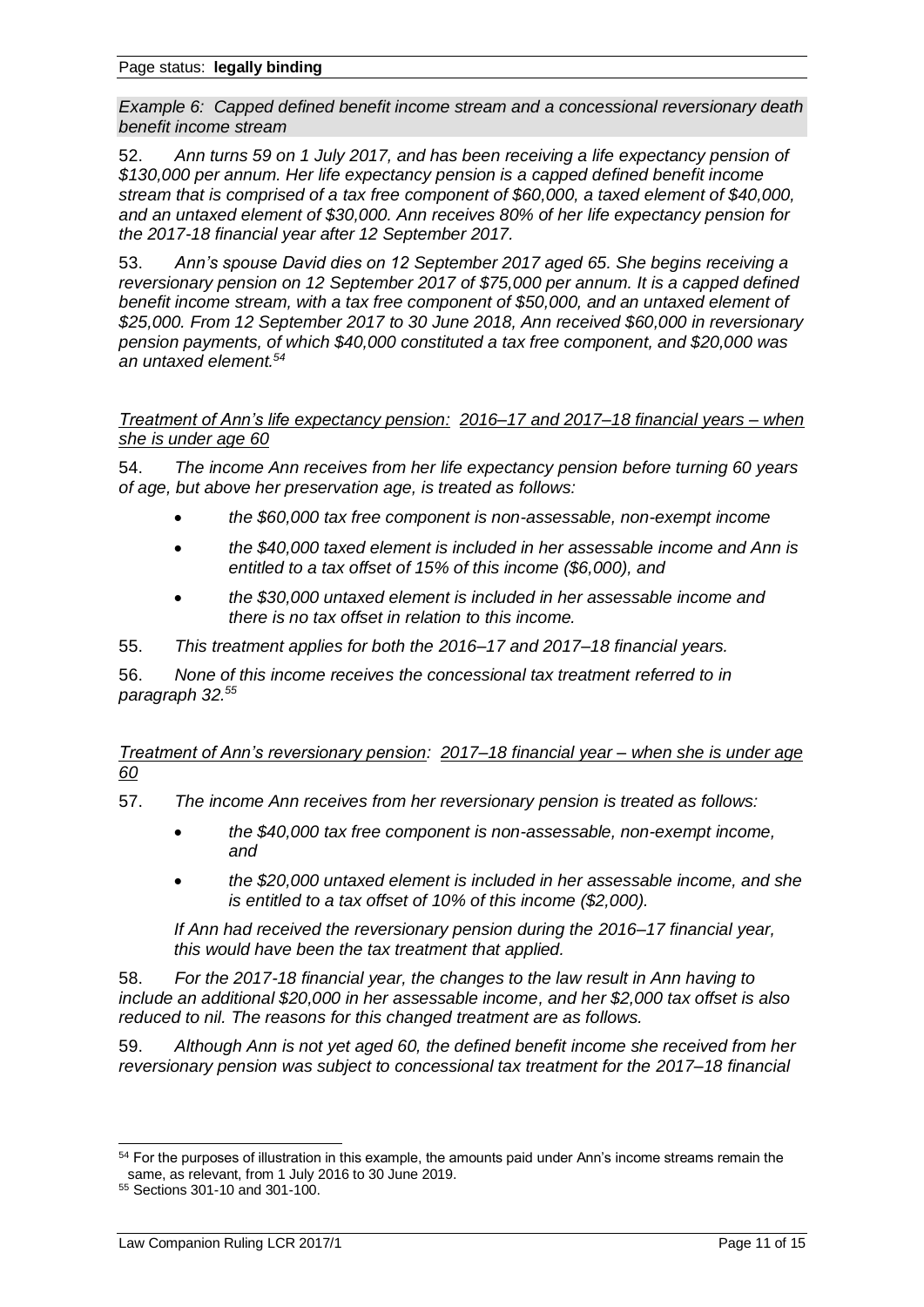*year. <sup>56</sup> Therefore, the defined benefit income cap applies to the defined benefit income she received for that year.*

60. *The defined benefit income cap for the 2017–18 financial year is \$100,000. However, Ann's defined benefit income cap is reduced because the 2017-18 financial year was the first year she became entitled to concessional tax treatment (the reversionary pension). She also received income that was not subject to concessional tax treatment (the life expectancy pension). The reduction reflects:*

- *(a) the period in the 2017–18 financial year that her reversionary pension was subject to concessional tax treatment, and*
- *(b) the life expectancy pension she received that was not subject to concessional tax treatment.*

61. *Ann commenced receiving her reversionary pension on 12 September 2017, so her reduced defined benefit income cap is \$80,000 (see Example 5 of this Ruling for an explanation). However, Ann also received defined benefit income that was not subject to concessional tax treatment in the 2017–18 financial year. This means that Ann's defined benefit income cap is further reduced as follows:*

*\$80,000 - (the amount of Ann's \$130,000 life expectancy pension received after 12 September 2017)*

*= \$80,000 - (80% x \$130,000)*

*= \$80,000 - \$104,000*

*= negative \$24,000*

*The effect of Ann having a reduced defined benefit income cap that is negative is that her defined benefit income cap is nil for the 2017–18 financial year.*

62. *The amount of Ann's reversionary pension excluding the untaxed element is \$40,000 for the 2017–18 financial year. This exceeds her defined benefit income cap for the year (nil). She will need to include an additional \$20,000 in her assessable income for the 2017–18 financial year (being 50% of the \$40,000 excess).*

63. *Ann's total reversionary pension receipts for the 2017-18 financial year (\$60,000) exceed her defined benefit income cap (nil) for the year. Therefore, she must reduce her \$2,000 tax offset by \$6,000 (being 10% of that excess). The reduction exceeds Ann's tax offset, so she is not entitled to any tax offset for the 2017–18 financial year.*

*Treatment of Ann's income streams for the 2018–19 financial year – when she is 60*

64. *Ann turns 60 on 1 July 2018. Before any adjustments under the changes, Ann's life expectancy pension is treated as follows for the 2018-19 financial year:*

- *the \$60,000 tax free component is non-assessable, non-exempt income*
- *the \$40,000 taxed element is non-assessable, non-exempt income, and*
- *the \$30,000 untaxed element is included in her assessable income and Ann is entitled to a tax offset of 10% on this income (\$3,000).*

65. *Ann's reversionary pension is treated as follows for the 2018–19 financial year, before any adjustments under the changes:*

• *the \$50,000 tax free component is non-assessable, non-exempt income, and*

<sup>56</sup> Sections 302-65 and 302-85.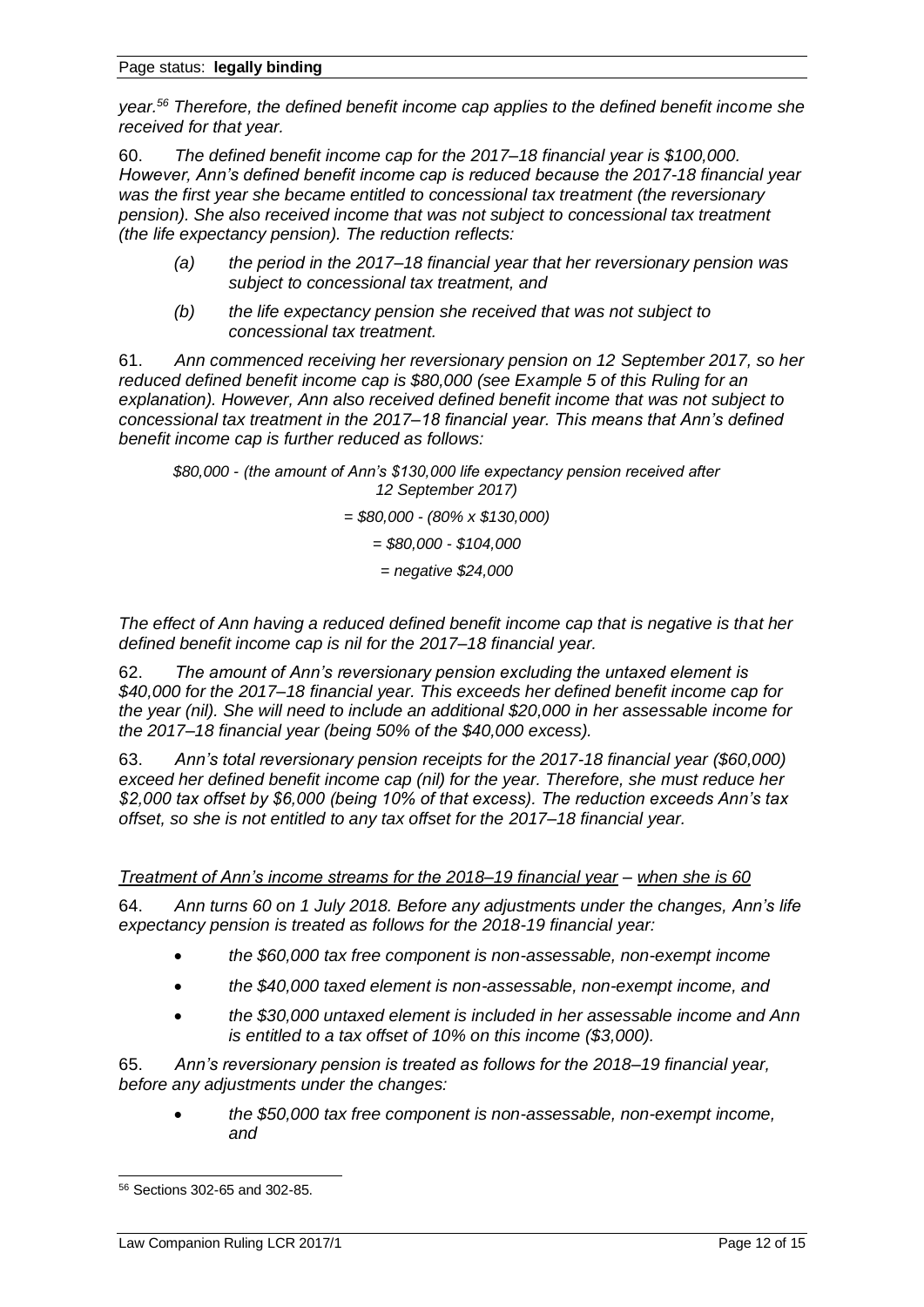• *the \$25,000 untaxed element is included in her assessable income, and she is entitled to a tax offset of 10% of this income (\$2,500).*

66. *Ann's defined benefit income cap for the 2018–19 financial year is \$100,000. The cap is not reduced because all of her defined benefit income is subject to concessional tax treatment.*

67. *The sum of Ann's defined benefit income excluding the untaxed elements she receives is \$150,000 (\$60,000 + \$40,000 + \$50,000). This exceeds her cap by \$50,000. The changes to the law result in Ann having to include an additional \$25,000 in her assessable income for the 2018–19 financial year (being 50% of the \$50,000 excess).*

68. *Ann's tax offsets for the untaxed elements of her pensions, before any adjustment, total \$5,500 for the 2018–19 financial year (\$3,000 + \$2,500). However, her tax offset entitlement is reduced. This is because the sum of Ann's defined benefit income that is subject to concessional tax treatment for the 2018-19 financial year is \$205,000 (\$130,000 + \$75,000), which exceeds her defined benefit income cap for the year by \$105,000. Her tax offsets will be reduced by \$10,500 (being 10% of the \$105,000 excess). Ann's tax offsets totalling \$5,500 will be reduced to nil for the 2018–19 financial year.*

**Commissioner of Taxation** 28 April 2017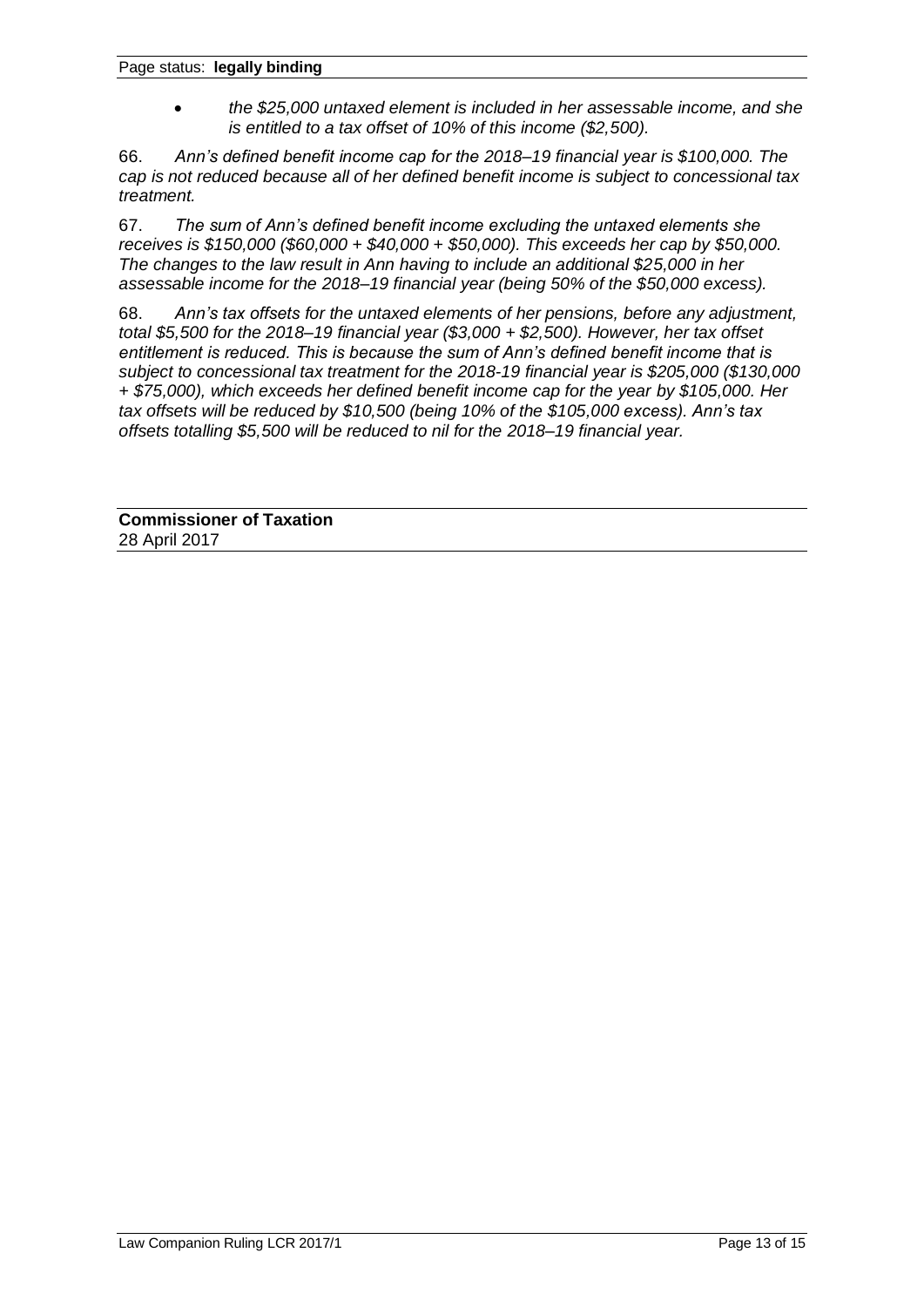## **References**

| ATOlaw topic(s)        | Superannuation $\sim$ Income tax - individuals                                                                   |  |
|------------------------|------------------------------------------------------------------------------------------------------------------|--|
|                        | (superannuation) $\sim$ Other                                                                                    |  |
| Legislative references | <b>ITAA 1997</b>                                                                                                 |  |
|                        | ITAA 1997 Div 294                                                                                                |  |
|                        | ITAA 1997 294-25(1)                                                                                              |  |
|                        | ITAA 1997 294-35                                                                                                 |  |
|                        | ITAA 1997 294-35(3)                                                                                              |  |
|                        | ITAA 1997 294-40                                                                                                 |  |
|                        | ITAA 1997 294-80                                                                                                 |  |
|                        | ITAA 1997 294-130                                                                                                |  |
|                        | ITAA 1997 294-130(1)                                                                                             |  |
|                        | ITAA 1997 294-130(1)(b)                                                                                          |  |
|                        | ITAA 1997 294-135                                                                                                |  |
|                        | ITAA 1997 294-135(1)                                                                                             |  |
|                        | ITAA 1997 294-135(2)                                                                                             |  |
|                        | ITAA 1997 294-135(3)                                                                                             |  |
|                        | ITAA 1997 294-140                                                                                                |  |
|                        | ITAA 1997 294-140(1)                                                                                             |  |
|                        | ITAA 1997 294-140(3)                                                                                             |  |
|                        | ITAA 1997 301-10                                                                                                 |  |
|                        | ITAA 1997 301-15                                                                                                 |  |
|                        | ITAA 1997 301-25                                                                                                 |  |
|                        | ITAA 1997 301-100                                                                                                |  |
|                        | ITAA 1997 302-65                                                                                                 |  |
|                        | ITAA 1997 302-85                                                                                                 |  |
|                        | ITAA 1997 303-2                                                                                                  |  |
|                        | ITAA 1997 303-2(2)                                                                                               |  |
|                        | ITAA 1997 303-3                                                                                                  |  |
|                        | ITAA 1997 303-4                                                                                                  |  |
|                        |                                                                                                                  |  |
|                        | ITAA 1997 303-4(1)                                                                                               |  |
|                        | ITAA 1997 303-4(2)                                                                                               |  |
|                        | ITAA 1997 303-4(3)                                                                                               |  |
|                        | ITAA 1997 307-70<br>ITAA 1997 307-120                                                                            |  |
|                        | ITAA 1997 307-275                                                                                                |  |
|                        |                                                                                                                  |  |
|                        | <b>TAA 1953</b><br>TAA 1953 Sch 1 136-70                                                                         |  |
|                        |                                                                                                                  |  |
|                        | TAA 1953 Sch 1 12-1(4)                                                                                           |  |
|                        | TAA 1953 Sch 1 12-80<br><b>ITAR 1997</b>                                                                         |  |
|                        |                                                                                                                  |  |
|                        | ITAR 1997 995-1.01(1)                                                                                            |  |
|                        | ITAR 1997 995-1.01(2)                                                                                            |  |
|                        | <b>Retirement Savings Accounts Act 1997</b>                                                                      |  |
|                        | <b>Treasury Laws Amendment (Fair and Sustainable</b>                                                             |  |
|                        | Superannuation) Act 2016                                                                                         |  |
|                        | Superannuation Industry (Supervision) Act 1993                                                                   |  |
|                        | Superannuation Industry (Supervision) Regulations 1994                                                           |  |
|                        | <b>Retirement Savings Accounts Regulations 1997</b>                                                              |  |
| Other references       | Explanatory Memorandum (EM) to the Treasury Laws<br>Amendment (Fair and Sustainable Superannuation) Bill<br>2016 |  |